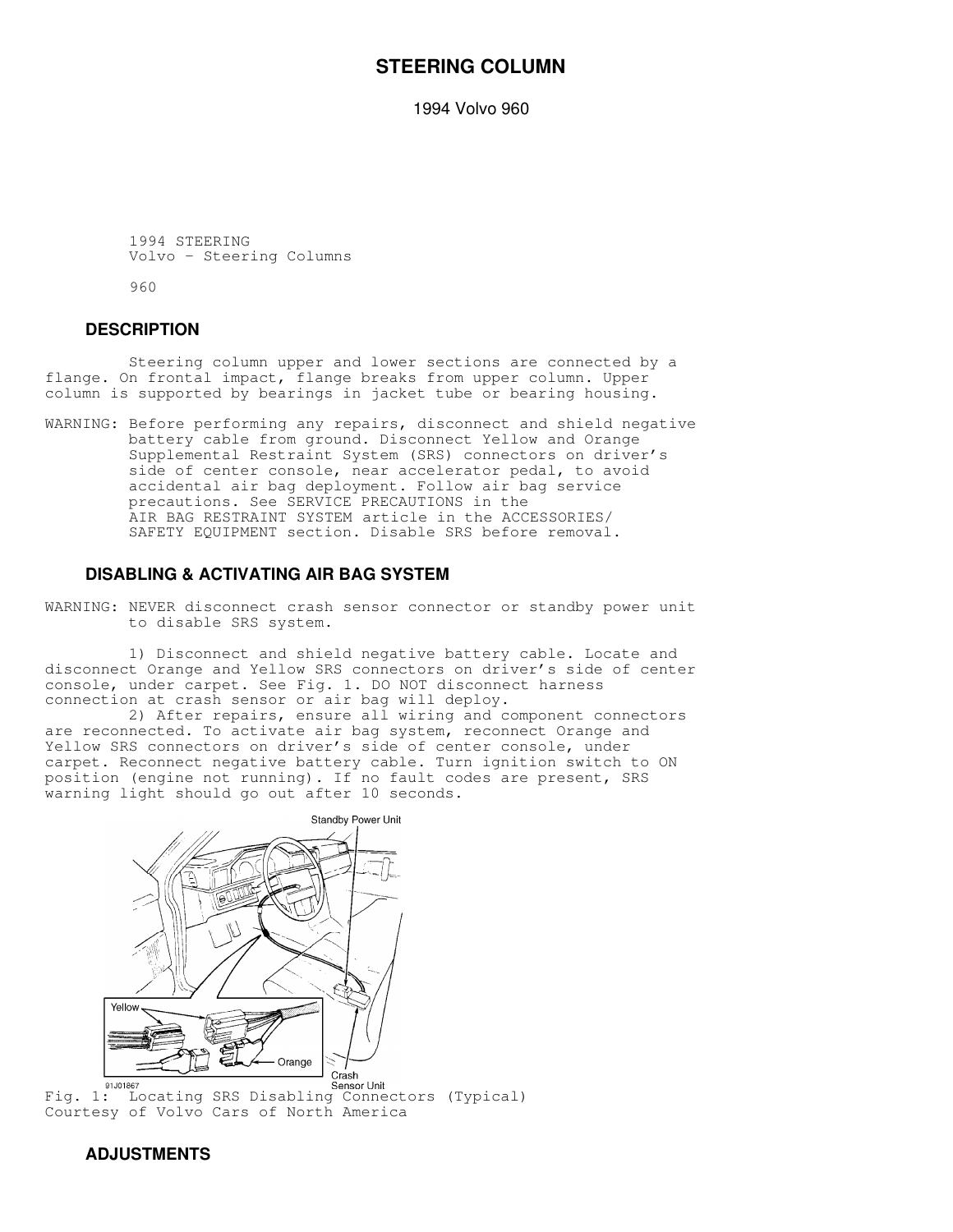## CONTACT REEL CENTERING

 1) If contact reel is new, remove new contact reel shipping pin from pin hole. See Fig. 2. Turn contact reel pin to far right and then left about 3 turns until pin hole is at proper position. See CONTACT REEL PIN HOLE POSITION table. Lock contact reel in proper position with shipping lock screw.

CONTACT REEL PIN HOLE POSITION TABLE



 2) Carefully pull contact reel wiring with plastic warning label through hole in steering wheel. Install steering wheel so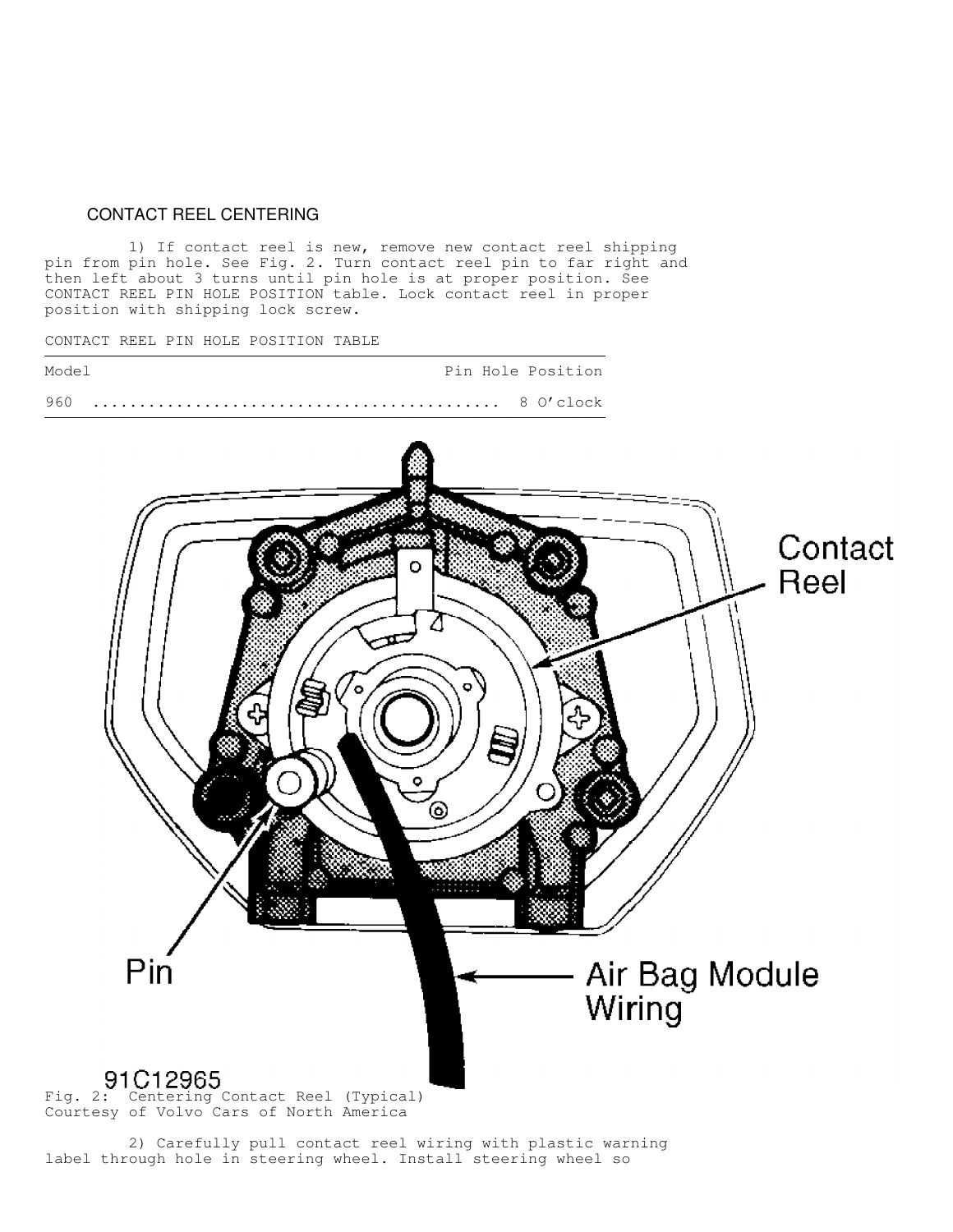contact reel pin aligns with proper pin alignment hole in steering wheel.

 3) Install steering wheel hub retaining bolt finger tight to ensure steering wheel does not come off shaft when removing contact reel shipping lock screw.

 4) Remove shipping lock screw from contact reel pin. Install original lock screw, with plastic warning label attached, into original retaining screw hole in steering wheel. Tighten steering wheel hub retaining bolt to specification. See TORQUE SPECIFICATIONS.

 5) Connect SRS Special Test Resistor (998-8695) to contact reel wiring connector in place of air bag module. See Fig. 3. Activate SRS. See DISABLING & ACTIVATING AIR BAG SYSTEM.



Connector Courtesy of Volvo Cars of North America

 6) Turn ignition switch to ON position and ensure SRS warning light goes out after 10 seconds. If light does not go out, a fault code is set and memory must be cleared. After clearing fault codes, recheck SRS light operation. Perform SYSTEM OPERATION CHECK. See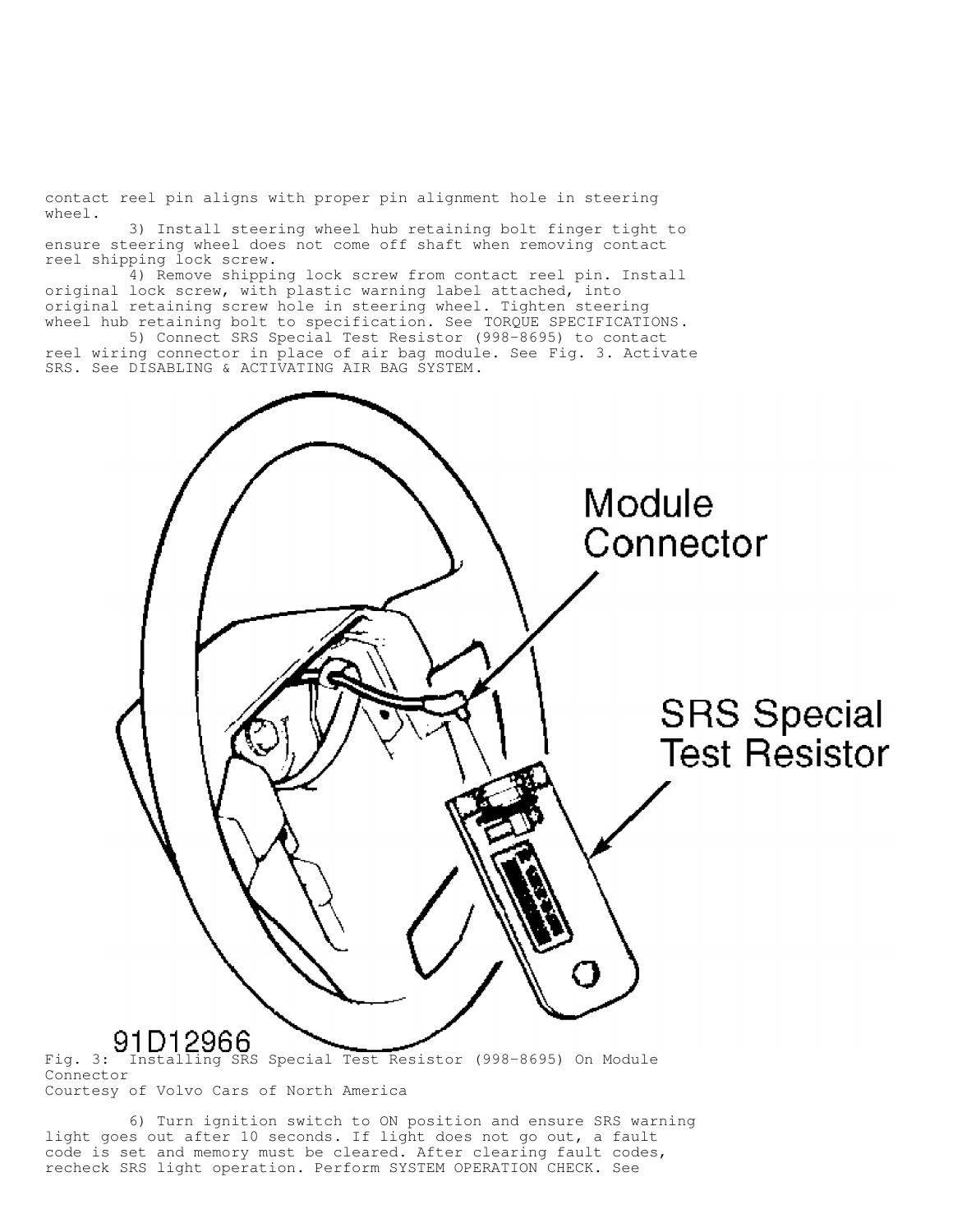AIR BAG RESTRAINT SYSTEM article in the ACCESSORIES/SAFETY EQUIPMENT section.

 7) If SRS warning light goes out after about 10 seconds, turn off ignition, disconnect negative battery cable and remove Special Test Resistor (998-8695) from air bag module connector. Position air bag module to steering wheel, and install wiring connector. Ensure wiring connector clicks into position. Install air bag module and steering wheel. See STEERING WHEEL & AIR BAG MODULE under REMOVAL & INSTALLATION.

## **REMOVAL & INSTALLATION**

### STEERING WHEEL & AIR BAG MODULE

CAUTION: Disconnect negative battery cable prior to working on steering column. DO NOT reconnect battery and turn ignition on when removing air bag assembly. If air bag assembly has been removed and voltage is applied to SRS circuit, a fault code will be displayed and SRS light will be activated. DO NOT disconnect harness connection at crash sensor or air bag will deploy.

Removal

 1) Ensure front wheels are pointing straight-ahead. Mark steering wheel to column location for installation reference. Turn ignition key to position No. 1 to disengage steering column lock. Remove steering column lower cover panel and knee bolster assembly. See Fig. 4. Disable air bag system. See

DISABLING & ACTIVATING AIR BAG SYSTEM. Remove 2 Torx No. 30 screws from rear of steering wheel. See Fig. 5.

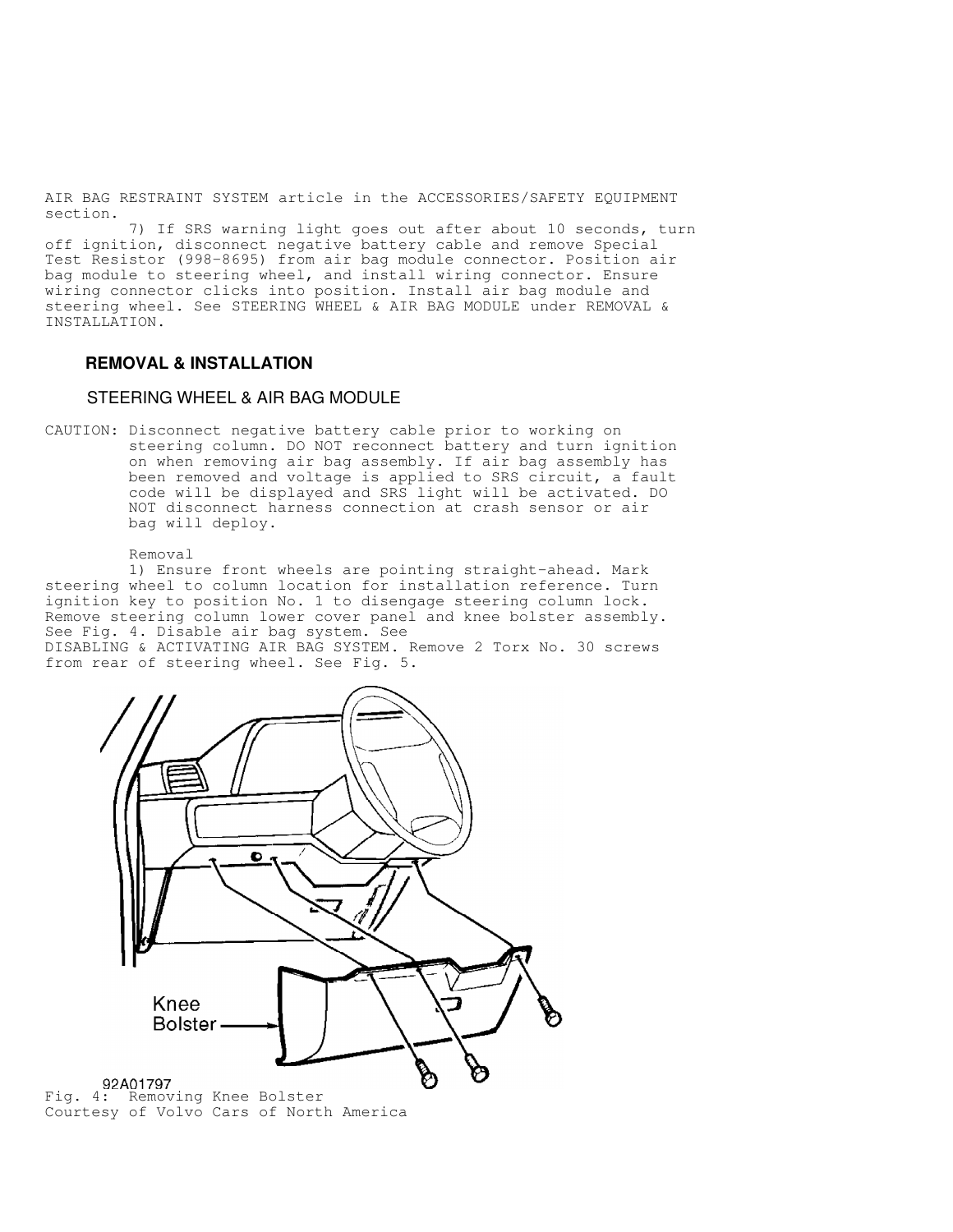

91112961<br>Fig. 5: Identifying SRS Air Bag Module Courtesy of Volvo Cars of North America

 2) Pull air bag module away from steering wheel and disconnect wiring connector. Remove air bag module.

 3) Remove steering wheel hub retaining bolt. Remove plastic warning label retaining screw from steering wheel, leaving screw attached to plastic warning label. Carefully pull steering wheel from column, allowing wiring and plastic warning label to pass through hole in steering wheel. See Fig. 6.



SPCO1798 SPCO1798 WE HE WAS THE WAS LIKE STRING ON Steering Column (Typical) Courtesy of Volvo Cars of North America

> Installation 1) Align steering wheel so pin on contact reel is aligned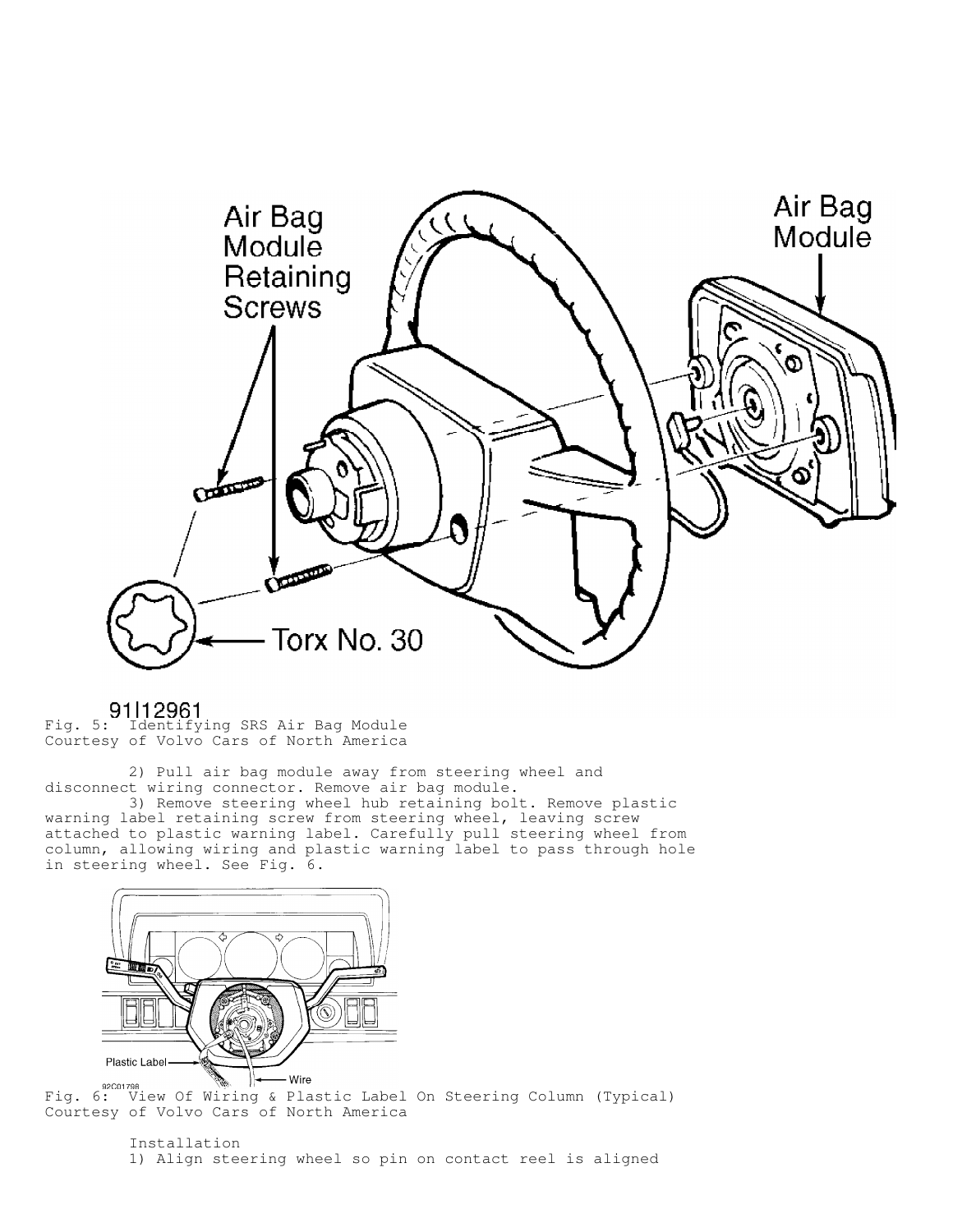with hole in steering wheel. Install steering wheel.

 2) Remove lock screw from contact reel and reinstall it in original location. Ensure steering wheel is centered. Install steering wheel hub retaining bolt.

 3) Install air bag assembly. Tighten Torx screws to specification. See TORQUE SPECIFICATIONS table at end of article. Reconnect battery.

 4) Reactivate SRS. See DISABLING & ACTIVATING AIR BAG SYSTEM. Check SRS warning light to ensure system is functioning properly. If warning light stays on, see AIR BAG RESTRAINT SYSTEM article in the ACCESSORIES/SAFETY EQUIPMENT section.

## AIR BAG CONTACT REEL

Removal & Installation

 1) Remove air bag module and steering wheel. See STEERING WHEEL & AIR BAG MODULE under REMOVAL & INSTALLATION. Remove steering column upper and lower covers. See Fig. 7. Remove wiper and turn signal switches. See Figs. 7 and 8. Locate and disconnect contact reel harness Orange connector from behind instrument panel, near steering column.



Courtesy of Volvo Cars of North America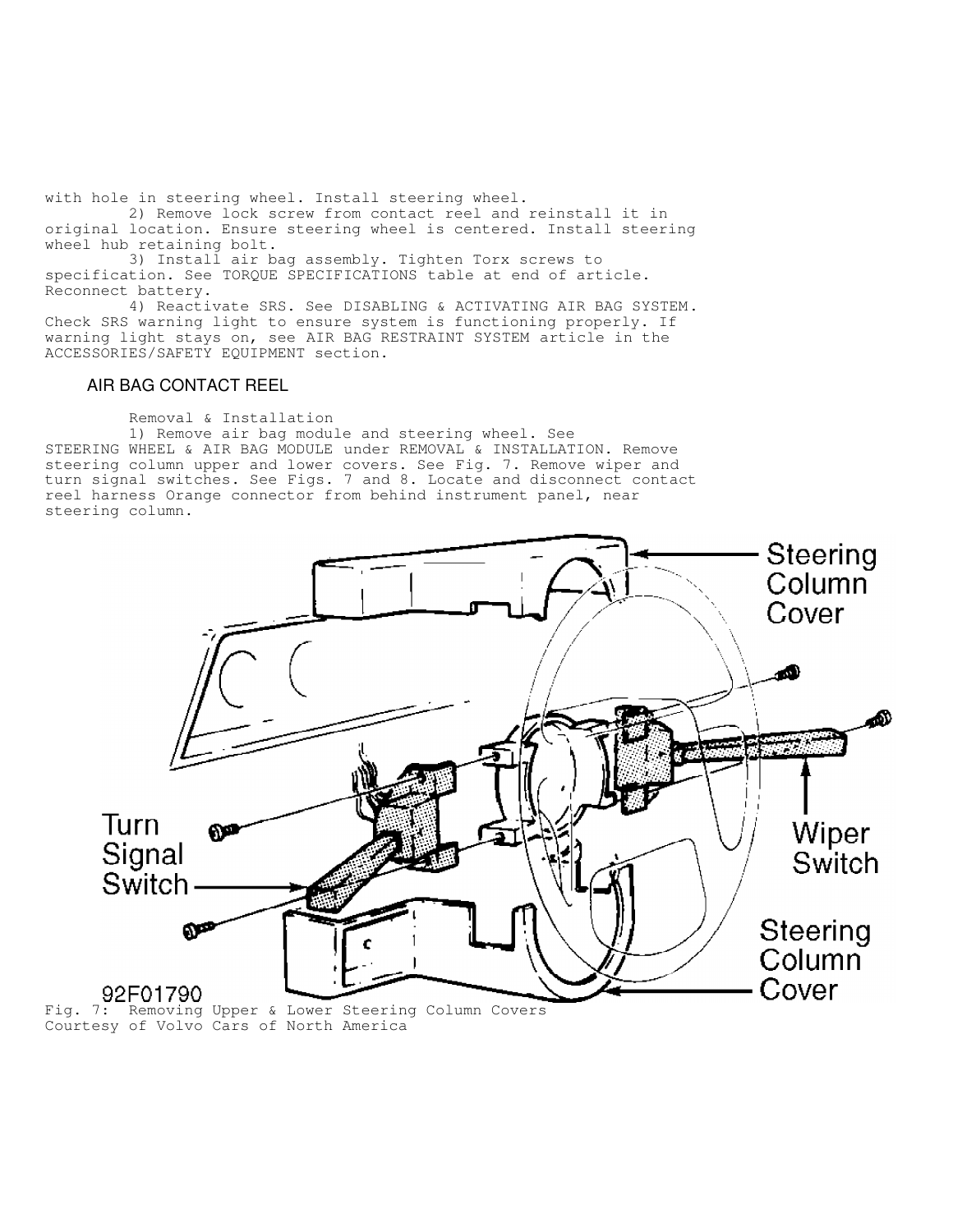

 2) Remove contact reel retaining screws. Pull contact reel off steering shaft using care to guide wiring up through steering column. See Fig. 9. To install, install new contact reel onto steering shaft, and install retaining screws. Install turn signal and wiper switches. Install column covers.

 3) Reconnect Orange wiring connector behind instrument panel, near steering column. To properly adjust contact reel and complete installation, see CONTACT REEL CENTERING under ADJUSTMENTS.



COMBINATION SWITCH & WIPER SWITCH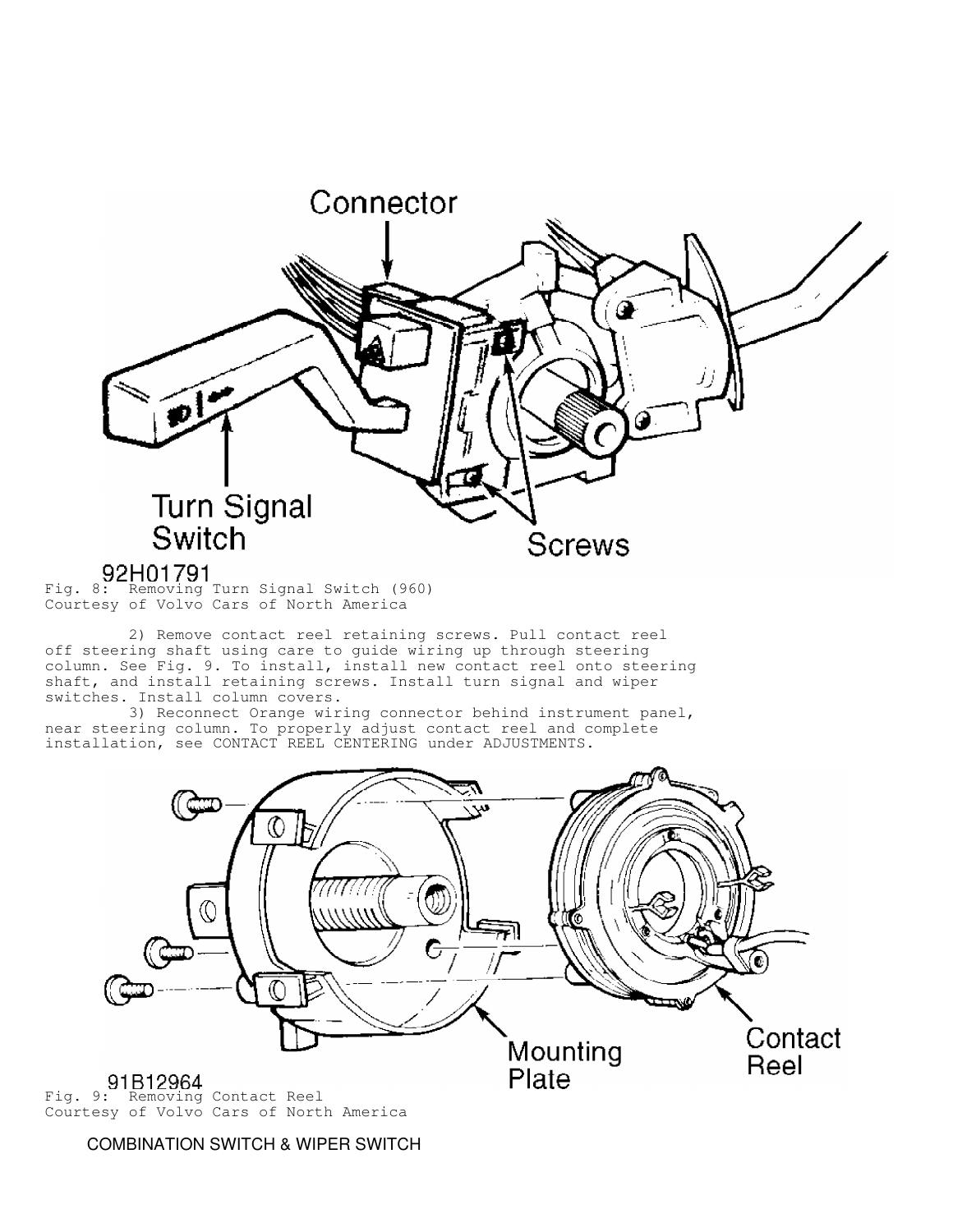Removal

 Remove steering wheel. See STEERING WHEEL & AIR BAG MODULE. Remove upper and lower steering column covers. See Fig. 7. Disconnect switch harness connectors behind instrument panel, near steering column. Remove switch attaching screws. See Figs. 7 and 8. Remove switch and harness.

Installation

 To install, reverse removal procedure. See STEERING WHEEL & AIR BAG MODULE. Ensure all electrical connections are tight. Check turn signal switch canceling.

### IGNITION SWITCH

### Removal

 Remove sound insulation under instrument panel. Disconnect connector from ignition lock. Remove upper steering column casing and panel of ignition lock. Loosen ignition lock fixing bolt. Put key in lock and turn to starting position. Push barrel from underneath back through hole and remove ignition lock.

Installation

 Insert key in lock, turn, press in locking catch and remove key. Insert lock in slot. Release barrel enough to insert key again. Tighten locking screw and check function. Re-fit casing and panel by ignition lock. Reconnect connector to ignition lock. Re-fit sound insulation under instrument panel.

### STEERING COLUMN LOCK

 For steering column lock removal and installation, see STEERING COLUMN under REMOVAL & INSTALLATION.

### STEERING COLUMN

Removal

 1) Remove air bag module and steering wheel. See STEERING WHEEL & AIR BAG MODULE under REMOVAL & INSTALLATION. Remove upper and lower steering column covers. Remove turn signal switch. See Fig. 8.

 2) Remove contact reel connectors from rear side of instrument panel. Remove contact reel. See AIR BAG CONTACT REEL under REMOVAL & INSTALLATION. Remove horn cable.

 3) Remove knee bolster. See Fig. 4. Working inside engine compartment, remove locking pin and bolt on upper joint of steering shaft. See Fig. 10. Remove locking pin for upper bolt of lower joint, and slightly loosen bolt. Move steering shaft toward steering gear and free lower steering shaft from steering column.

 4) Remove 3 Phillips bulkhead screws from lower steering column bearing plate, below steering wheel. See Fig. 11. Using a center punch, loosen locking bolts for bearing housing. See Fig. 12. Loosen bolt in steering pin. See Fig. 10.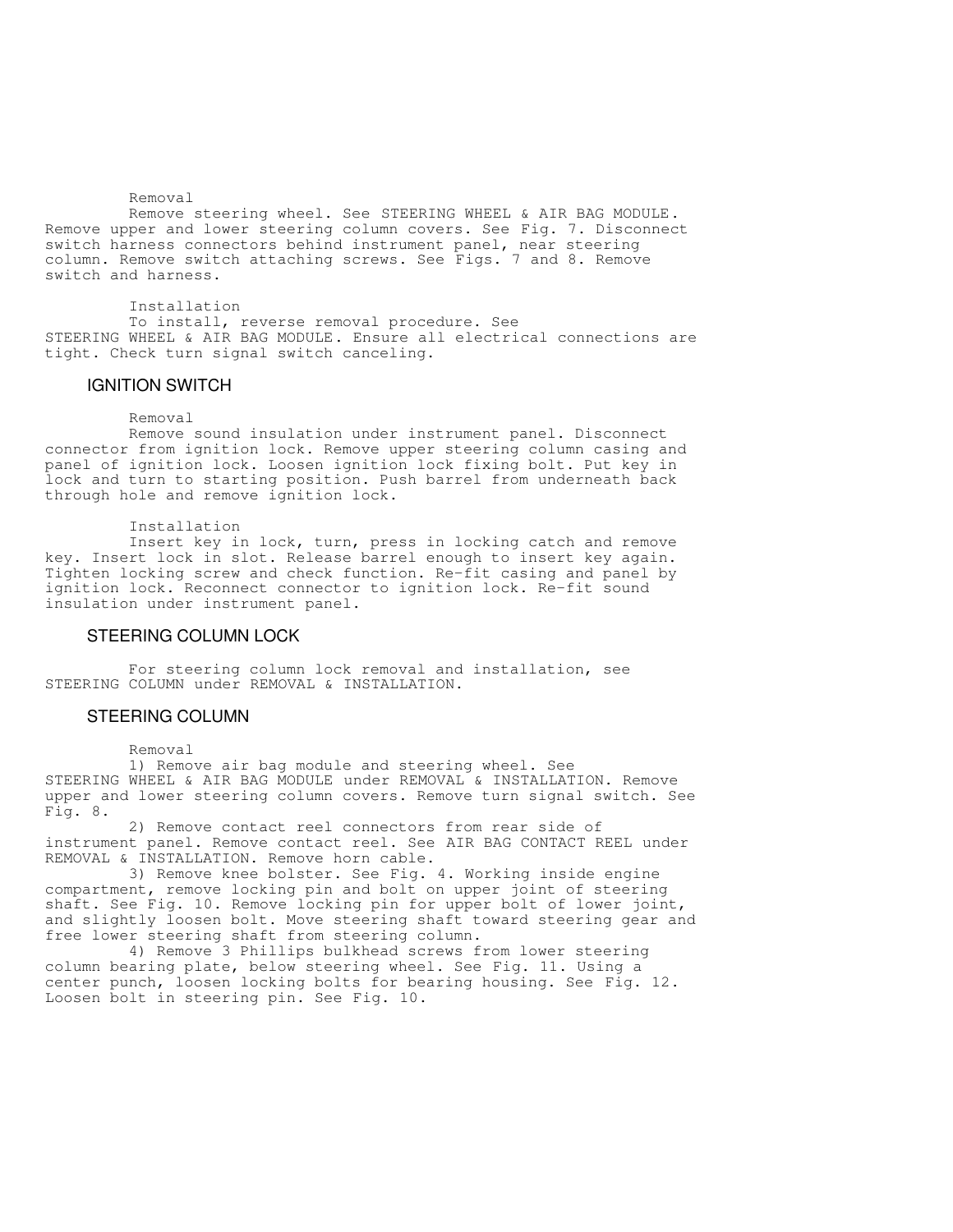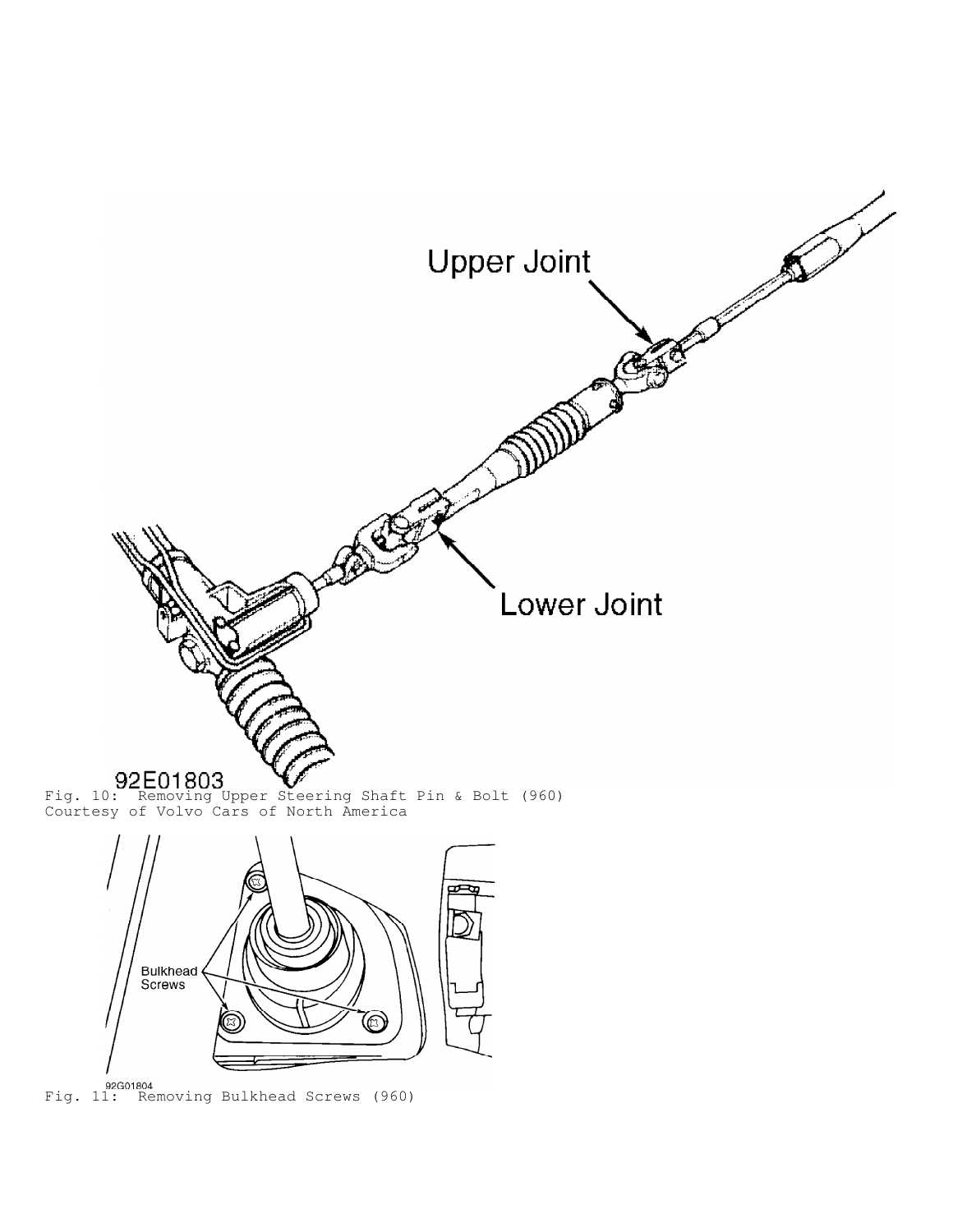

 5) Remove locking ring and spacer ring from steering column. See Fig. 13. Turn ignition switch to "I" position. Push steering column back through bearing housing. Remove ignition key, locking screws for steering lock, and bolt in steering pin.



Fig. 13: Removing Locking Ring & Spacer Ring From Steering Col. (960) Courtesy of Volvo Cars of North America

 6) Lift bearing housing upward while pressing on steering lock with one finger. Remove bearing housing and steering lock under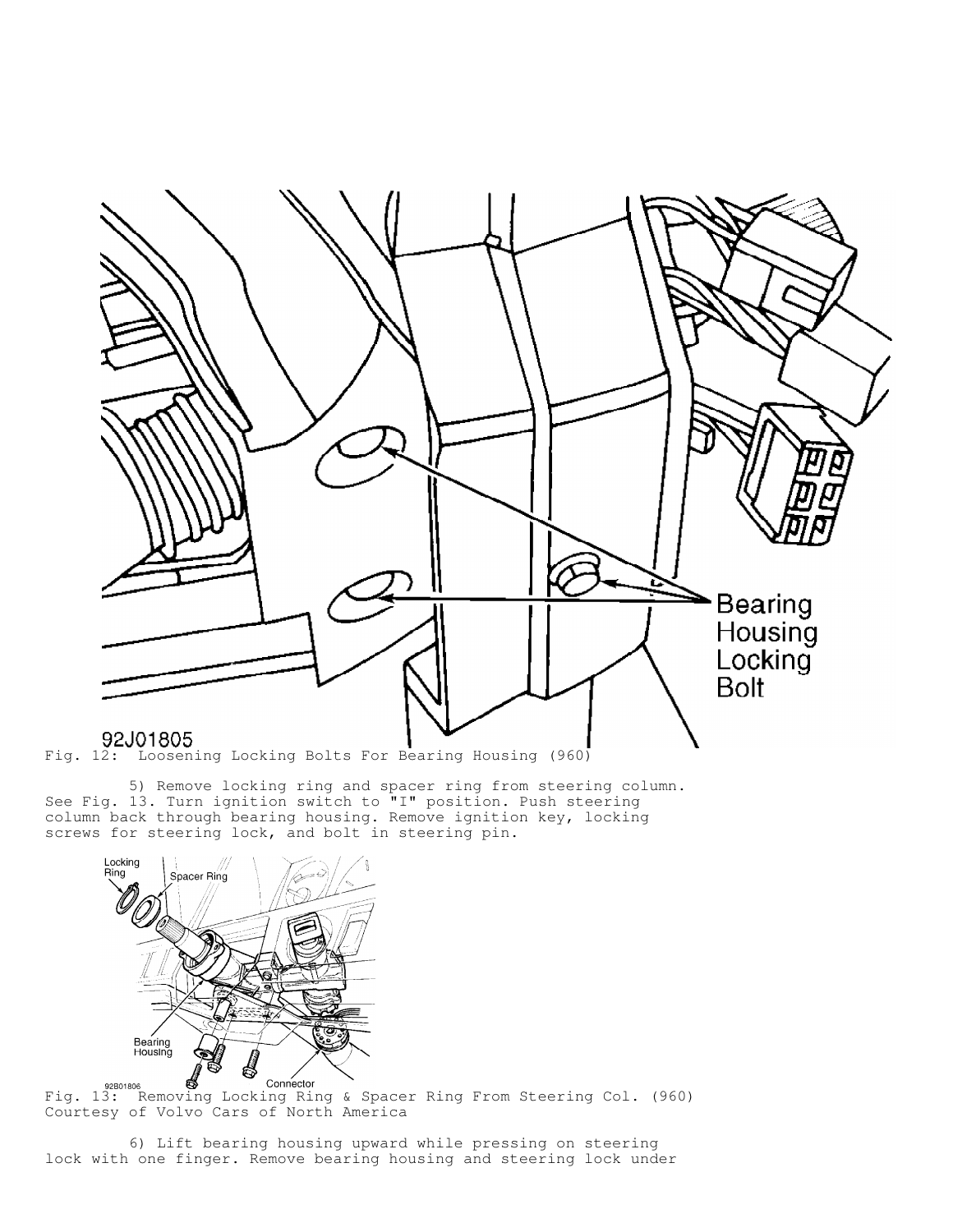instrument panel. Disconnect electrical connector from steering lock. Place assembly in a vise. Using center punch, loosen and remove shear bolt. See Fig. 14. Remove ignition switch from bearing housing.



Inspection

 Check bearing housing bearings, and replace bearings as necessary. See Fig. 15. Check steering shaft lower bearing race position and ensure surface is not scratched. Race should be installed 1.99" (50.5 mm) from end of shaft. See Fig. 16. Check steering column length. Correct shaft length is 28.59-28.63" (726.2-727.2 mm). See Fig. 17.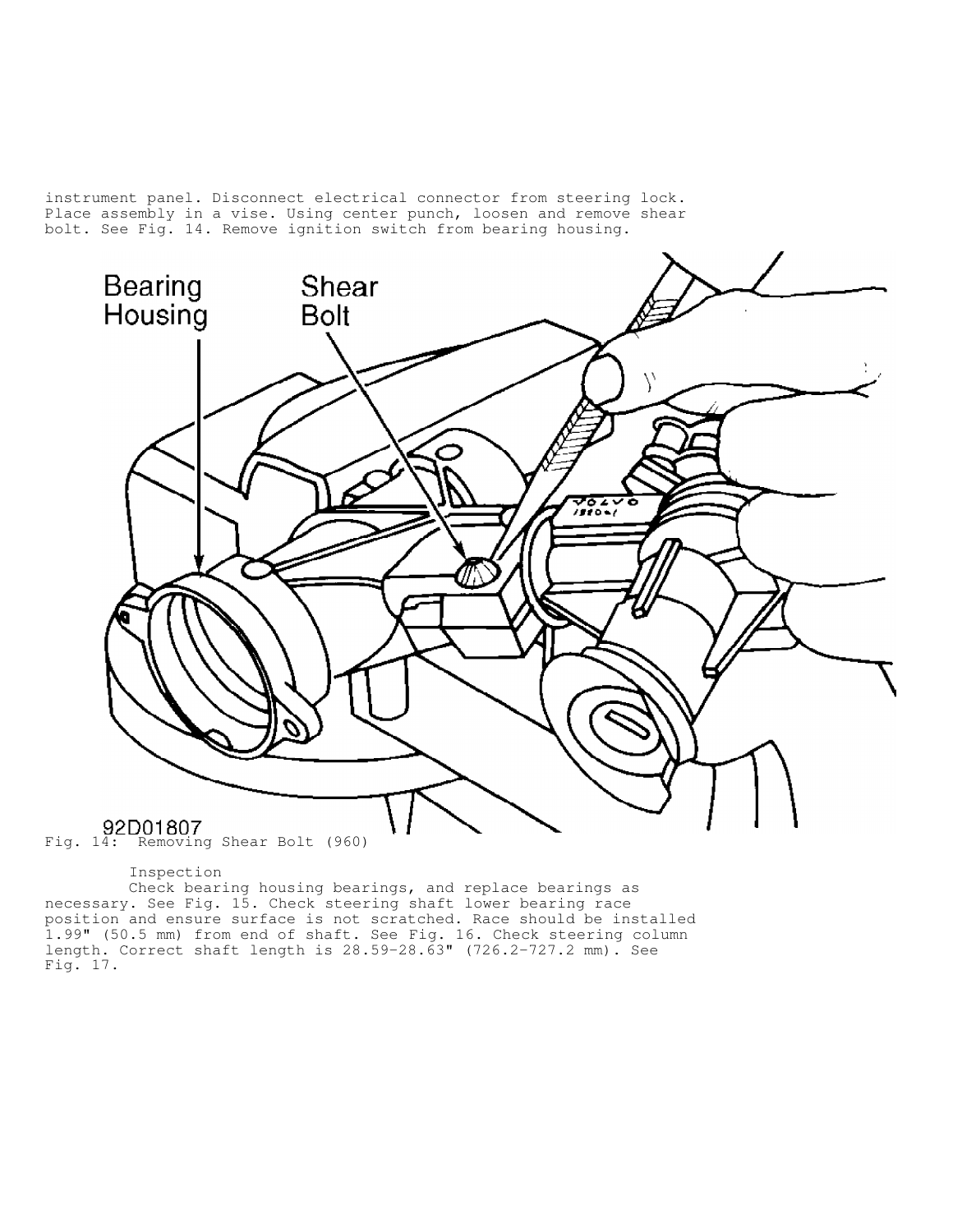

92H01809 Bearing Race **Constant Constrained Bearing Searing Race Distance From End Of Shaft (960)**